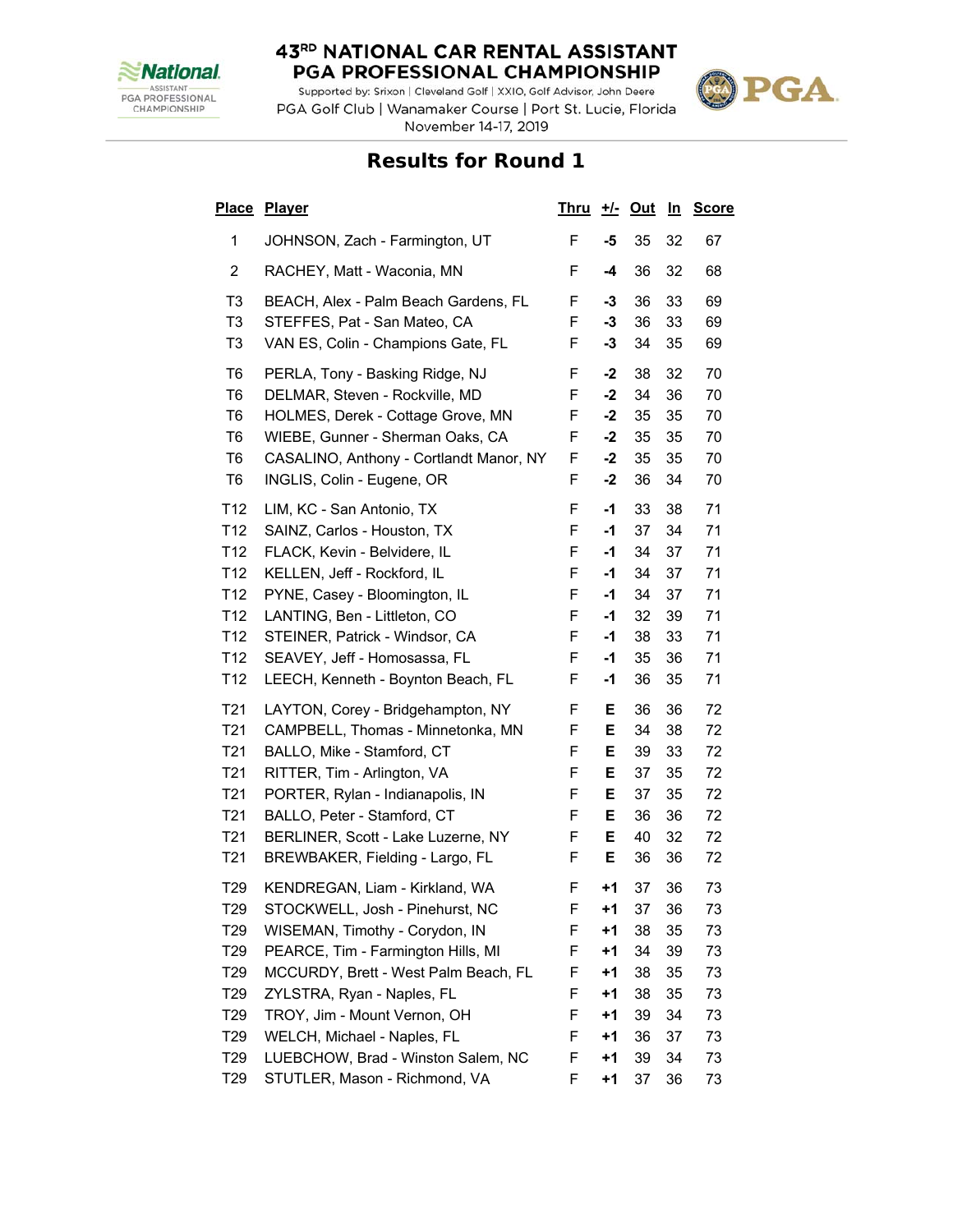

Supported by: Srixon | Cleveland Golf | XXIO, Golf Advisor, John Deere PGA Golf Club | Wanamaker Course | Port St. Lucie, Florida November 14-17, 2019



| <u>Place</u> | <b>Player</b>                          | <u>Thru</u> |      | <u>+/- Out</u> | <u>In</u> | <b>Score</b> |
|--------------|----------------------------------------|-------------|------|----------------|-----------|--------------|
| T39          | LAZARE, Lyon - Santa Monica, CA        | F.          | +2   | 37             | 37        | 74           |
| T39          | HARBOLD, Russell - Abington, PA        | F           | $+2$ | 38             | 36        | 74           |
| T39          | BAILEY, Todd - Daphne, AL              | F           | $+2$ | 36             | 38        | 74           |
| T39          | BOTTS, Ryan - Lebanon, TN              | F           | $+2$ | 36             | 38        | 74           |
| T39          | WALLACE, Bob - Ponte Vedra Beach, FL   | F           | +2   | 38             | 36        | 74           |
| T39          | ROSENGRANT, Matthew - Torrington, CT   | F           | $+2$ | 38             | 36        | 74           |
| T39          | RACKLEY, Joshua - Brookville, NY       | F           | $+2$ | 36             | 38        | 74           |
| T39          | KELLY, Brittany - Indianapolis, IN     | F           | +2   | 37             | 37        | 74           |
| T39          | TROUT, Chris - Mamaroneck, NY          | F           | +2   | 36             | 38        | 74           |
| T39          | MCCONNELL, Ian - Fairfax, VA           | F           | $+2$ | 36             | 38        | 74           |
| T39          | TYLER, Nathan - Mesquite, TX           | F           | $+2$ | 38             | 36        | 74           |
| T39          | BENSEL, Frank - Jupiter, FL            | F           | +2   | 38             | 36        | 74           |
| <b>T51</b>   | GEIBERGER, AI - Palm Desert, CA        | F           | $+3$ | 36             | 39        | 75           |
| <b>T51</b>   | WEATHERBY, Peter - Portsmouth, RI      | F           | $+3$ | 37             | 38        | 75           |
| T51          | SMED, Bennett - Nisswa, MN             | F           | $+3$ | 38             | 37        | 75           |
| T51          | GERVAIS, Sean - Wheaton, IL            | F           | $+3$ | 39             | 36        | 75           |
| <b>T51</b>   | PUETZ, Tim - Stamford, CT              | F           | +3   | 37             | 38        | 75           |
| <b>T51</b>   | WITTIG, Caleb - Reynoldsburg, OH       | F           | $+3$ | 38             | 37        | 75           |
| <b>T51</b>   | HARDY, Matt - Rockaway, NJ             | F           | +3   | 35             | 40        | 75           |
| T51          | GRIFFIN, J.P. - Sugar Hill, GA         | F           | $+3$ | 38             | 37        | 75           |
| <b>T51</b>   | FILLING, Chris - Egg Harbor City, NJ   | F           | $+3$ | 39             | 36        | 75           |
| T51          | SUTTON, Davis - Cedar Rapids, IA       | F           | $+3$ | 37             | 38        | 75           |
| <b>T51</b>   | LEWIS, Danny - Deal, NJ                | F           | $+3$ | 37             | 38        | 75           |
| <b>T51</b>   | HANSEN, Andy - Mequon, WI              | F           | $+3$ | 36             | 39        | 75           |
| <b>T51</b>   | ABOLT, David - Cuba, MO                | F           | $+3$ | 36             | 39        | 75           |
| T64          | TEMPLE, Zac - White River Junction, VT | F           | +4   | 39             | 37        | 76           |
| T64          | BROOKMAN, Blake - Newport News, VA     | F           | +4   | 40             | 36        | 76           |
| T64          | LETT, Jammie - Rainbow City, AL        | F           | +4   | 36             | 40        | 76           |
| T64          | YOUNG, Daily - Rogers, AR              | F           | +4   | 38             | 38        | 76           |
| T64          | COLEMAN, Will - Palm Beach Gardens, FL | F           | +4   | 40             | 36        | 76           |
| 164          | FUREY, Mike - Summit Hill, PA          | F           | +4   | 36             | 40        | 76           |
| T64          | LORENZ, Cole - Hailey, ID              | F           | +4   | 39             | 37        | 76           |
| T64          | EDWARDS, Greg - Gainesville, GA        | F           | $+4$ | 40             | 36        | 76           |
| T64          | HOPPER, Michael - Phoenix, AZ          | F           | +4   | 37             | 39        | 76           |
| T64          | FLENNIKEN, Casey - Knoxville, TN       | F           | +4   | 38             | 38        | 76           |
| T64          | STASIAK, Matt - Clarence, NY           | F           | +4   | 38             | 38        | 76           |
| T64          | MILLER, Lowell - Denville, NJ          | F           | +4   | 36             | 40        | 76           |
| T64          | ELLIOTT, Matt - Flowery Branch, GA     | F           | +4   | 38             | 38        | 76           |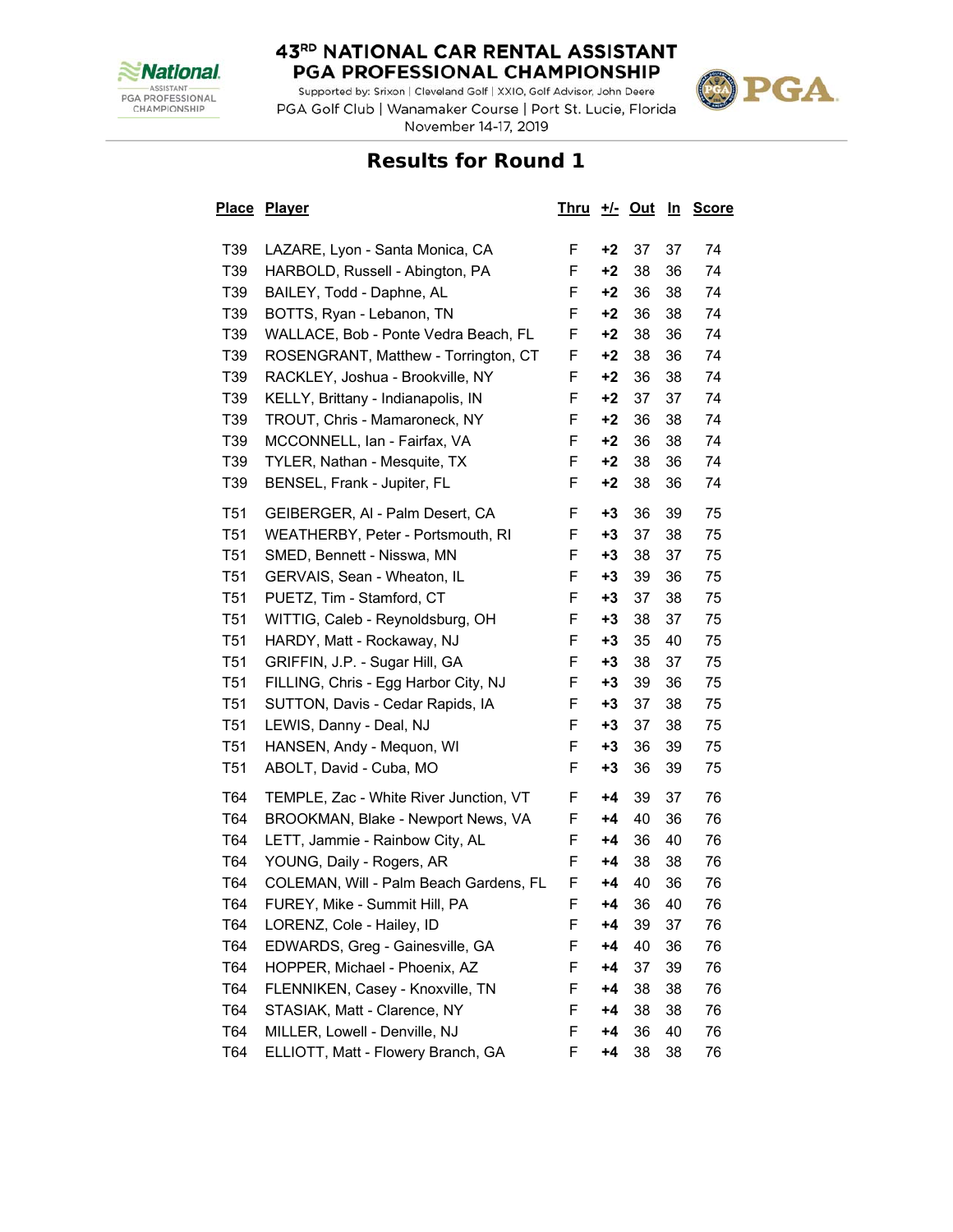

Supported by: Srixon | Cleveland Golf | XXIO, Golf Advisor, John Deere PGA Golf Club | Wanamaker Course | Port St. Lucie, Florida November 14-17, 2019



|              | Place Player                                           | <u>Thru +/- Out In</u> |          |          |          | <b>Score</b> |
|--------------|--------------------------------------------------------|------------------------|----------|----------|----------|--------------|
|              | Projected After Round $2 -$ Cut to low 70 + ties       |                        |          |          |          |              |
| T77          | WORSTER, Wes - Dallas, TX                              | F                      | $+5$     | 39       | 38       | 77           |
| T77          | MAURER, Brian - Richmond, IN                           | F                      | $+5$     | 38       | 39       | 77           |
| T77          | GODFREY, Clint - Bountiful, UT                         | F                      | $+5$     | 40       | 37       | 77           |
| T77          | LANDIS, Austin - Wilsonville, OR                       | F                      | +5       | 38       | 39       | 77           |
| T77          | GRUSCZYNSKI, Neal - Athens, OH                         | F                      | $+5$     | 37       | 40       | 77           |
| T77          | LITTLE, Michael - North Wales, PA                      | F                      | +5       | 40       | 37       | 77           |
| T77          | FITZGERALD, Caine - Parker, CO                         | F                      | +5       | 41       | 36       | 77           |
| T77          | JAMES, Luke - Flowery Branch, GA                       | F                      | $+5$     | 38       | 39       | 77           |
| T77          | LARSON, Hunter - Holualoa, HI                          | F                      | $+5$     | 37       | 40       | 77           |
| T77          | CLEARY, Sean - Fairway, KS                             | F                      | $+5$     | 39       | 38       | 77           |
| T77          | STONE, Mike - Perrysburg, OH                           | F                      | $+5$     | 36       | 41       | 77           |
| T77          | STEINHOFER, Adam - Antioch, IL                         | F                      | $+5$     | 37       | 40       | 77           |
| T77          | LEBLANC, Nate - Palm Desert, CA                        | F                      | $+5$     | 39       | 38       | 77           |
| T77          | MOLTER, Daniel - Port Crane, NY                        | F                      | $+5$     | 36       | 41       | 77           |
| T77          | MASSIE, Jesse - Louisville, KY                         | F                      | $+5$     | 37       | 40       | 77           |
| T77          | SUGGS, Taylor - Cincinnati, OH                         | F                      | $+5$     | 38       | 39       | 77           |
| T77          | WATSON, Derek - Myrtle Beach, SC                       | F                      | +5       | 38       | 39       | 77           |
| T77          | HUNT, Carson - Deer Park, TX                           | F                      | $+5$     | 39       | 38       | 77           |
| T77          | MIDGETTE, Mike - Plainview, NY                         | F                      | $+5$     | 39       | 38       | 77           |
| T77          | BLANKENSHIP, Shane - Camdenton, MO                     | F                      | $+5$     | 38       | 39       | 77           |
| T77          | CONWAY, Tom - Big Sky, MT                              | F                      | +5       | 36       | 41       | 77           |
| T77          | GIAMPAOLO, James - Torrington, CT                      | F                      | +5       | 38       | 39       | 77           |
| T99          | WILSON, Caleb - Jericho, NY                            | F                      | +6       | 44       | 34       | 78           |
| T99          | GIBSON, Tommy - Mount Airy, NC                         | F                      | +6       | 35       | 43       | 78           |
| T99          | PALMER, Sadie - Salt Lake City, UT                     | F                      | +6       | 41       | 37       | 78           |
| T99          | JOHNSON, Travis - Henrico, VA                          | F                      | +6       | 40       | 38       | 78           |
| T99          | VANDERVEER, Michael - Louisville, KY                   | F                      | +6       | 40       | 38       | 78           |
| T99          | HERRON, Justin - Omaha, NE                             | F                      | +6       | 41       | 37       | 78           |
| T99          | WARREN, Shawn - Portland, ME                           | F                      | +6       | 39       | 39       | 78           |
| T99          | STORM, Andrew - Omaha, NE                              | F                      | +6       | 38       | 40       | 78           |
| T99          | BERMEL, Jacob - Cedar Falls, IA                        | F                      | $+6$     | 41       | 37       | 78           |
| T108         | GABRIELE, Christopher - Briarcliff Manor, NY           | F                      | +7       | 43       | 36       | 79           |
| T108         | MIERTSCHIN, Devin - El Paso, TX                        | F                      | $+7$     | 39       | 40       | 79           |
| T108         | COSTELLO, Connor - Glen Head, NY                       | F                      | $+7$     | 41       | 38       | 79           |
| T108         | BELAIR, William - Myrtle Beach, SC                     | F                      | $+7$     | 39       | 40       | 79           |
| T108         | MYERS, Clay - Irving, TX                               | F                      | +7       | 39       | 40       | 79           |
| T113<br>T113 | KING, Brendan - Oakmont, PA<br>MOFFAT, Sean - Erie, PA | F<br>F                 | +8<br>+8 | 39<br>38 | 41<br>42 | 80<br>80     |